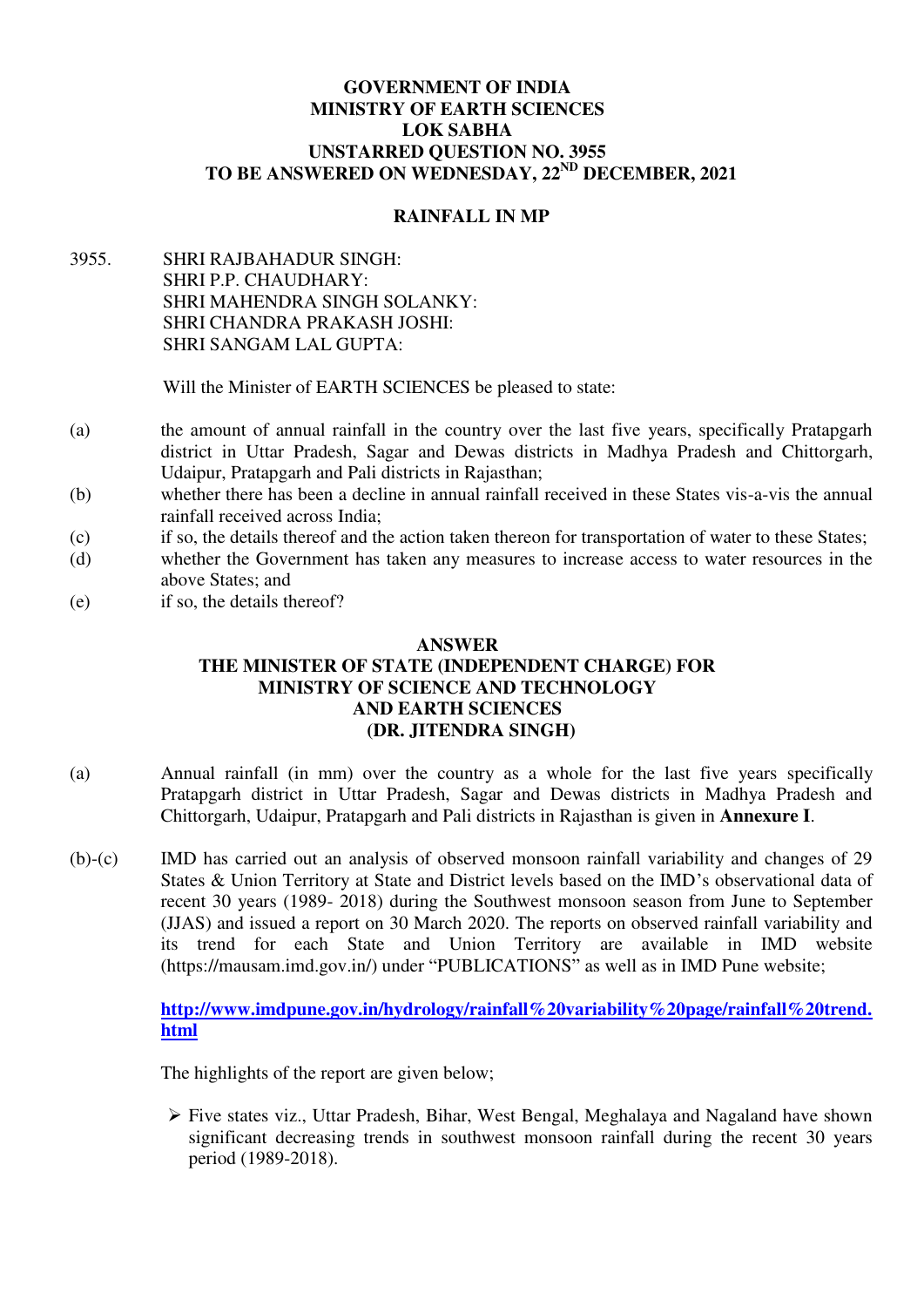- $\triangleright$  The annual rainfall over these five states along with the states of Arunachal Pradesh and Himachal Pradesh also show significant decreasing trends.
- $\triangleright$  Other states do not show any significant changes in southwest monsoon rainfall during the same period.
- $\triangleright$  Considering district-wise rainfall, there are many districts in the country, which show significant changes in southwest monsoon and annual rainfall during the recent 30 years period (1989-2018). With regard to the frequency of heavy rainfall days, significant increasing trend is observed over Saurashtra& Kutch, Southeastern parts of Rajasthan, Northern parts of Tamil Nadu, Northern parts of Andhra Pradesh and adjoining areas of Southwest Odisha, many parts of Chhattisgarh, Southwest Madhya Pradesh, West Bengal, Manipur & Mizoram, Konkan& Goa and Uttarakhand.
- $(d) (e)$  Though Water is a State subject, Central Government has taken a number of important measures for conservation, management of ground water, effective implementation of rain water harvesting including increasing the groundwater level in the country, which can be seen at URL: URL: [http://jalshakti](http://jalshakti-dowr.gov.in/sites/default/files/Steps_to_control_water_)[dowr.gov.in/sites/default/files/Steps\\_to\\_control\\_water\\_](http://jalshakti-dowr.gov.in/sites/default/files/Steps_to_control_water_) depletion\_Feb2021.pdf.

Central Government is promoting conjunctive use of groundwater and surface water for various purposes including agriculture and drinking water etc through various policy initiatives/schemes. National Water Policy (NWP) (2012) advocate for a number of policy interventions for sustainable management of water resources including efficient use of groundwater and surface water in the country. The NWP can be accessed at URL: [http://jalshakti-dowr.gov.in/sites/default/files/NWP2012Eng6495132651\\_1.pdf.](http://jalshakti-dowr.gov.in/sites/default/files/NWP2012Eng6495132651_1.pdf)

Ministry of Jal Shakti, Department of Water Resources, RD & GR (DoWR, RD & GR) is implementing AtalBhujalYojana (AtalJal), Central Sector Scheme, for sustainable management of ground water resources with community participation. AtalJal is being implemented in 81 water stressed districts and 8,774 Gram Panchayats of seven States viz. Gujarat, Haryana, Karnataka, Madhya Pradesh, Maharashtra, Rajasthan and Uttar Pradesh.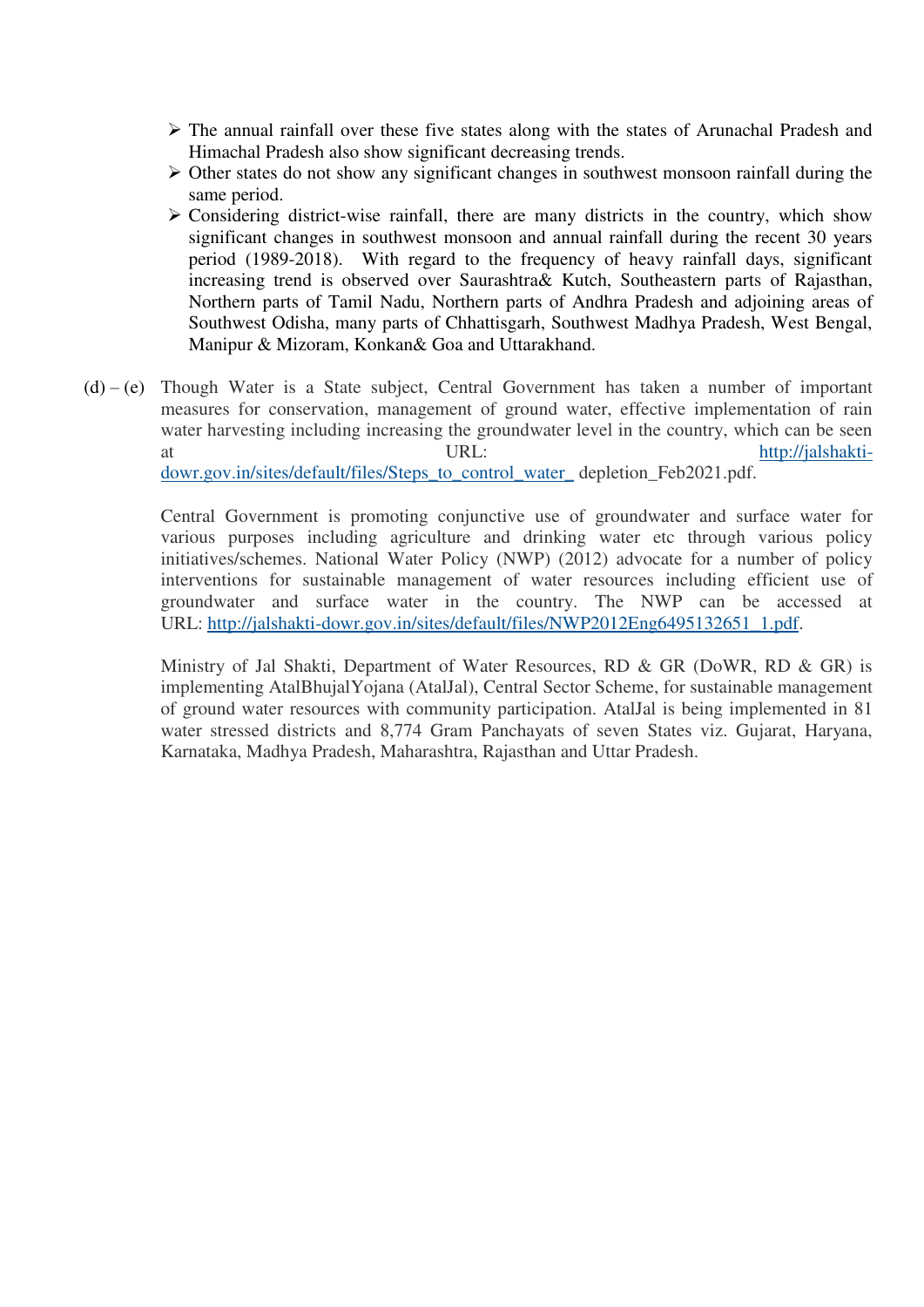## **Annexure I**

| <b>COUNTRY AS A WHOLE</b> |                         |                    |        |      |  |  |  |  |  |  |  |  |
|---------------------------|-------------------------|--------------------|--------|------|--|--|--|--|--|--|--|--|
|                           | <b>ANNUAL (JAN-DEC)</b> |                    |        |      |  |  |  |  |  |  |  |  |
|                           | <b>ACTUAL</b>           |                    |        |      |  |  |  |  |  |  |  |  |
| <b>YEAR</b>               | (mm)                    | <b>NORMAL</b> (mm) | % DEP. | CAT. |  |  |  |  |  |  |  |  |
| 2016                      | 1083.1                  | 1187.6             | $-9%$  |      |  |  |  |  |  |  |  |  |
| 2017                      | 1127.1                  | 1187.6             | $-5%$  |      |  |  |  |  |  |  |  |  |
| 2018                      | 1020.8                  | 1187.6             | $-14%$ |      |  |  |  |  |  |  |  |  |
| 2019                      | 1288.8                  | 1176.9             | $10\%$ |      |  |  |  |  |  |  |  |  |
| 2020                      | 1289.6                  | 1176.9             | $10\%$ |      |  |  |  |  |  |  |  |  |

| <b>PRATAPGARH DISTRICT IN UP</b> |                         |                    |        |      |  |  |  |  |  |  |  |  |
|----------------------------------|-------------------------|--------------------|--------|------|--|--|--|--|--|--|--|--|
|                                  | <b>ANNUAL (JAN-DEC)</b> |                    |        |      |  |  |  |  |  |  |  |  |
|                                  | <b>ACTUAL</b>           |                    |        |      |  |  |  |  |  |  |  |  |
| YEAR                             | (mm)                    | <b>NORMAL</b> (mm) | % DEP. | CAT. |  |  |  |  |  |  |  |  |
| 2016                             | 848.9                   | 943.6              | $-10%$ | N    |  |  |  |  |  |  |  |  |
| 2017                             | 841.9                   | 943.6              | $-11%$ | N    |  |  |  |  |  |  |  |  |
| 2018                             | 887.5                   | 943.6              | $-6\%$ | N    |  |  |  |  |  |  |  |  |
| 2019                             | 1269.2                  | 856.9              | 48%    | E    |  |  |  |  |  |  |  |  |
| 2020                             | 953.6                   | 856.9              | 11%    |      |  |  |  |  |  |  |  |  |